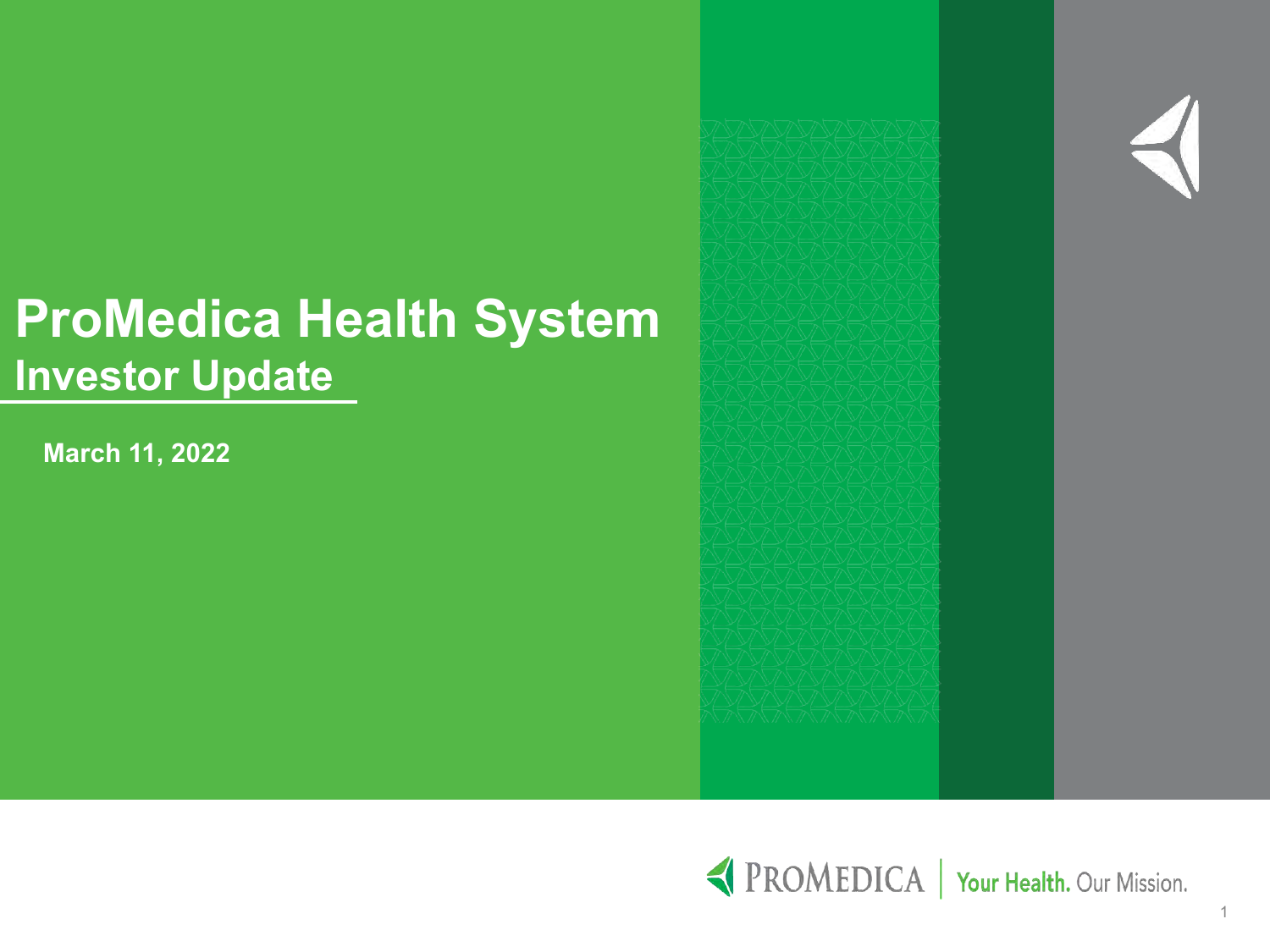## **Disclaimer**

This presentation contains "forward-looking" statements that involve risks, uncertainties and assumptions. If the risks or uncertainties ever materialize or the assumptions prove incorrect, the results may differ materially from those expressed or implied by such forward-looking statements. Accordingly, we caution you not to place undue reliance on these statements. All statements other than statements of historical fact could be deemed forward-looking. All opinions, estimates, projections, forecasts and valuations are preliminary, indicative and are subject to change without notice. ProMedica does not undertake any obligation, or guarantee its ability, to provide any additional information or to update any of the information or the conclusions contained herein or to correct any inaccuracies which may become apparent.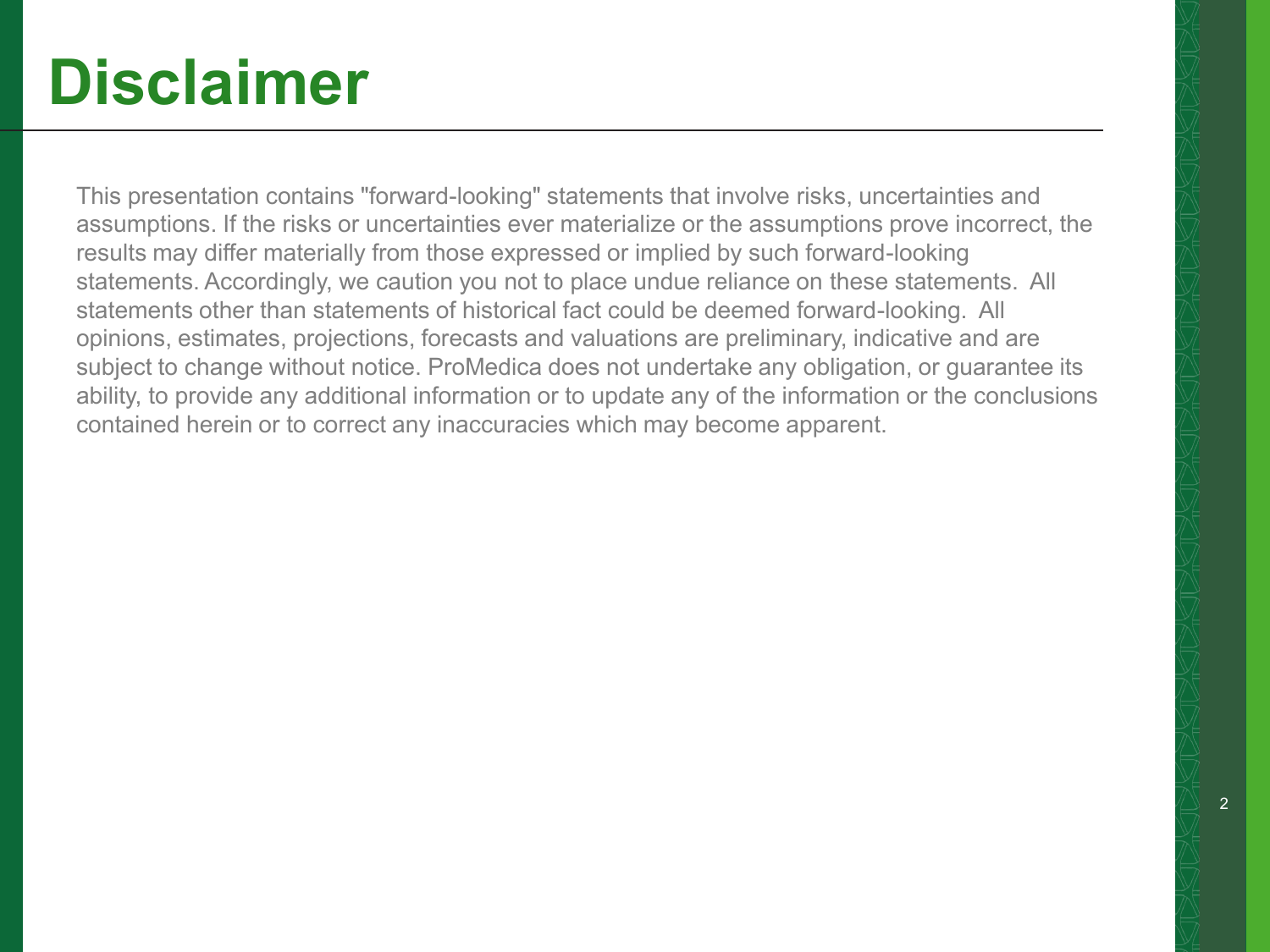## **Participants**

| <b>ProMedica Health System</b> | <b>Title</b>                                |
|--------------------------------|---------------------------------------------|
| <b>Steve Cavanaugh</b>         | <b>Chief Financial Officer</b>              |
| Arturo Polizzi                 | <b>Chief Operating Officer</b>              |
| Matt Kang                      | <b>Chief Financial Officer, Senior Care</b> |
| <b>Tim Roberts</b>             | Vice President, Treasury                    |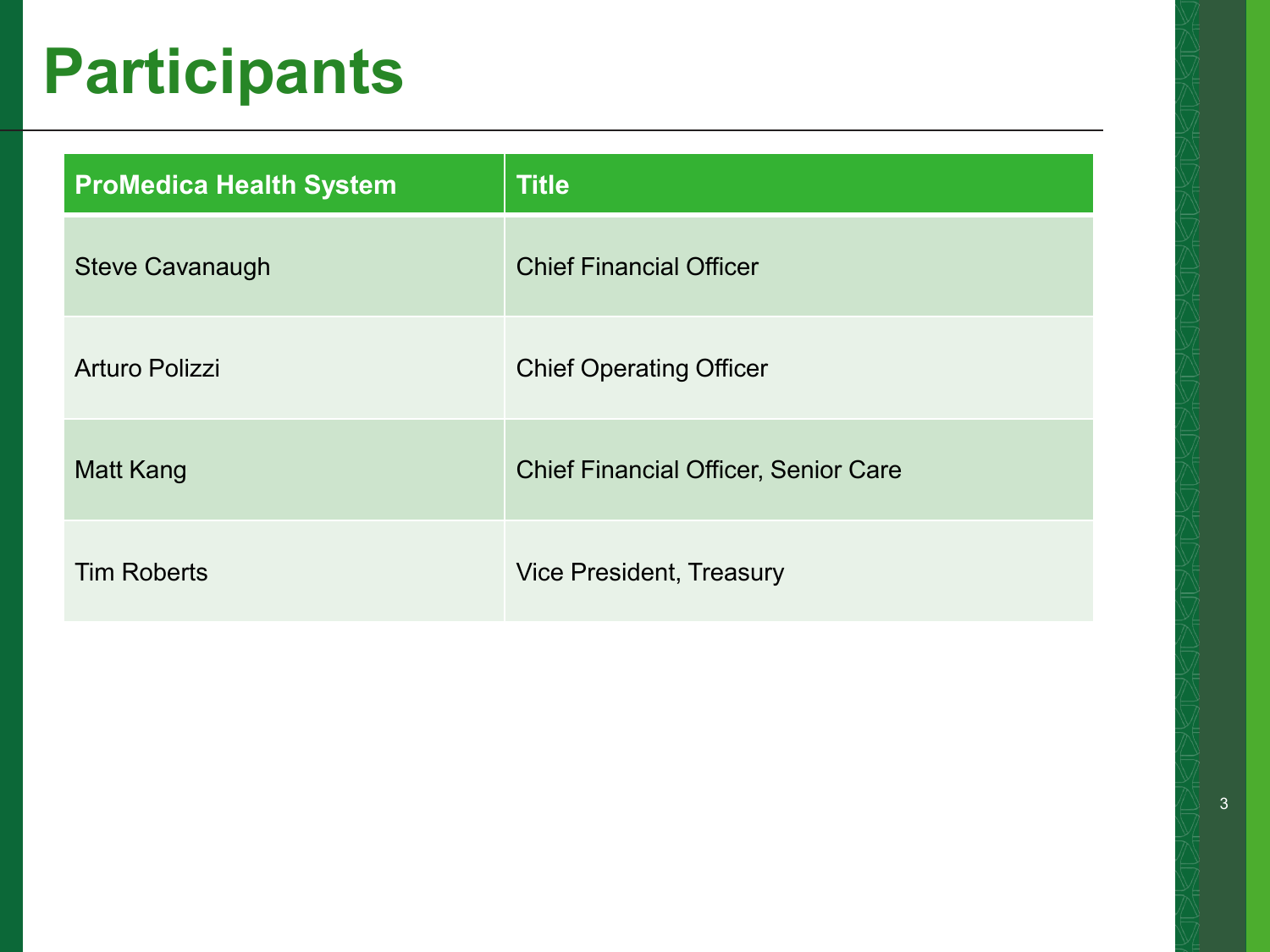# **System Highlights**

- ProMedica's diversified business model has served it well during the pandemic
- Numerous initiatives to reduce risk and improve financial performance
	- Paramount Medicaid sale to Anthem
	- Ongoing Integration savings through ProMedica 2025 initiative
	- Senior Care divestitures
- Ongoing activities to strengthen the balance sheet
	- Sale of 5% interest in real-estate joint venture with Welltower
	- \$80-million debt refinancing
	- Repayment of \$25-million 2017H bonds
- Long-term business outlook and opportunities for growth remain strong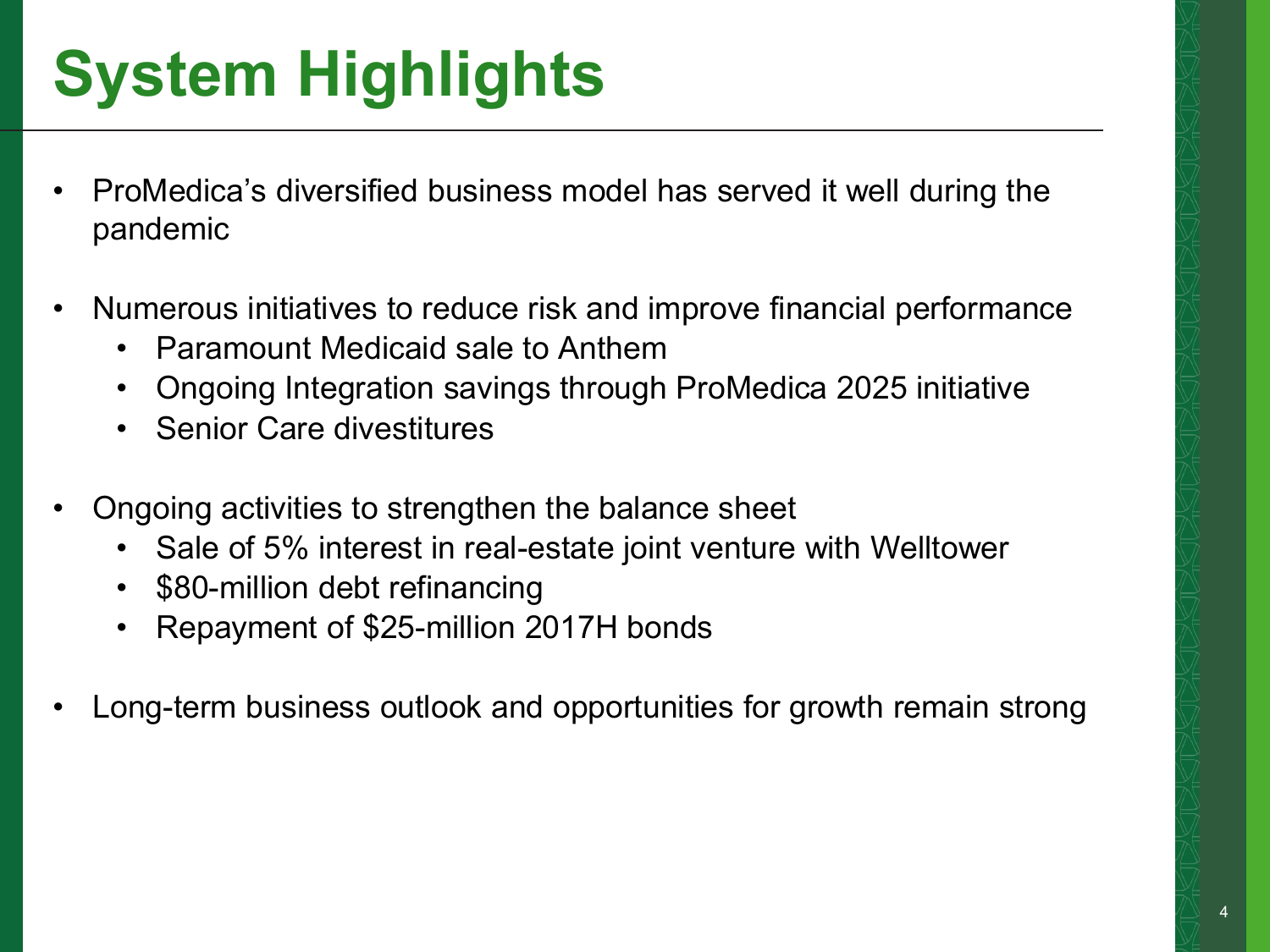# **Coronavirus (COVID-19) Update**

- Volumes in provider business have largely recovered
- Senior Care volumes continue to improve
	- SNF occupancy up 7.7% from low point of 67.2%
	- ALF occupancy up 6.9% from low point of 60.0%
- Insurance business continues to generate strong performance
- Aggressively managing costs and liquidity while pandemic persists
- Risks and challenges remain
	- Labor and staffing costs are elevated across the System
	- Senior Care volumes will take time to recover to pre-pandemic levels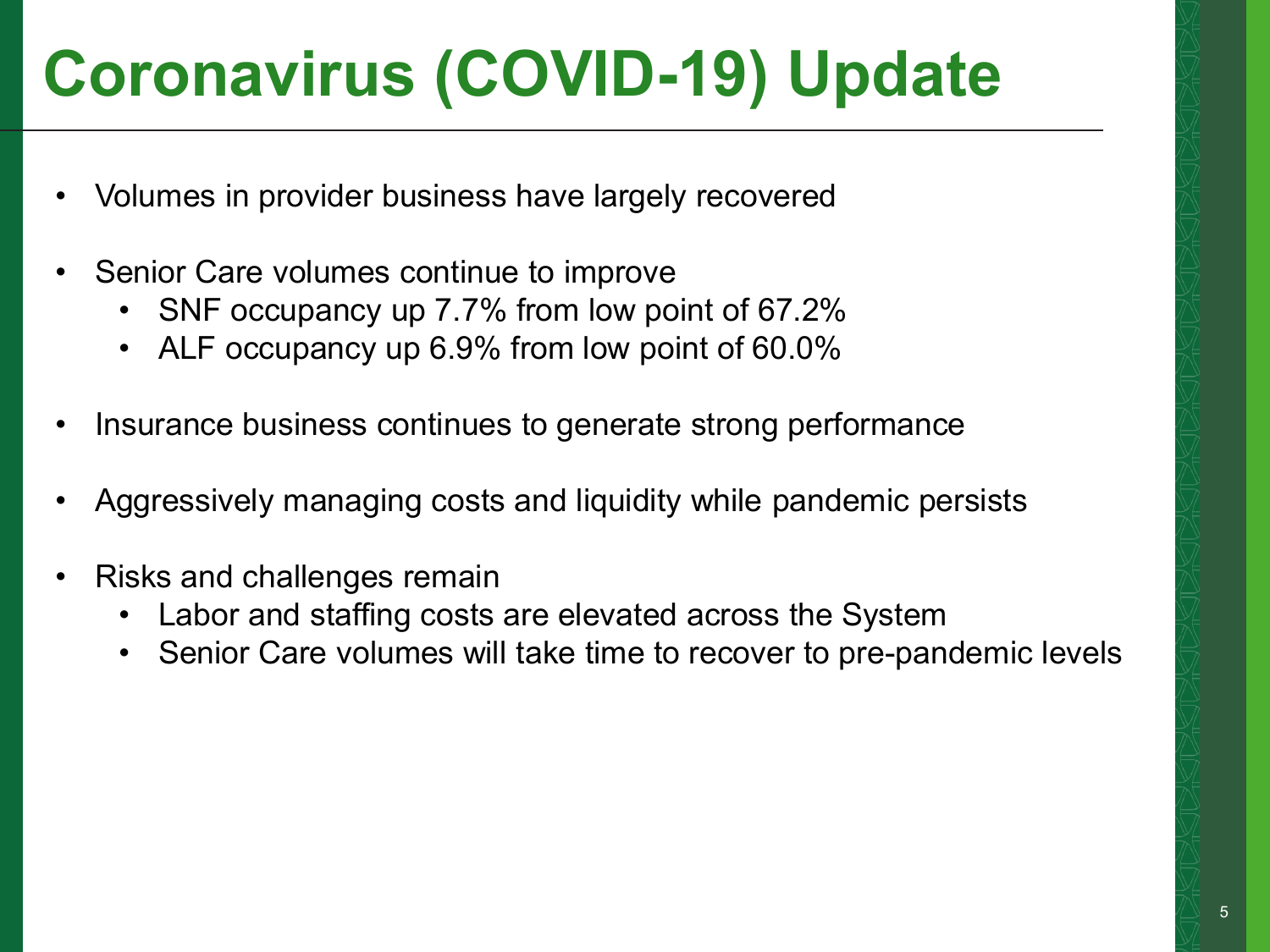## **Coronavirus (COVID-19) Update**

- Received \$459-million stimulus funding to date (\$99 million in 2021)
	- Recorded all but \$6 million as revenue and do not anticipate any pay back
- Received \$330 million in Medicare advance payments
	- \$204 million repaid as of Dec. 31, 2021
	- Remaining \$126 million estimated to be repaid by September 2022
- \$50-million deferred payroll taxes remain outstanding
	- Will be repaid by Dec. 31, 2022.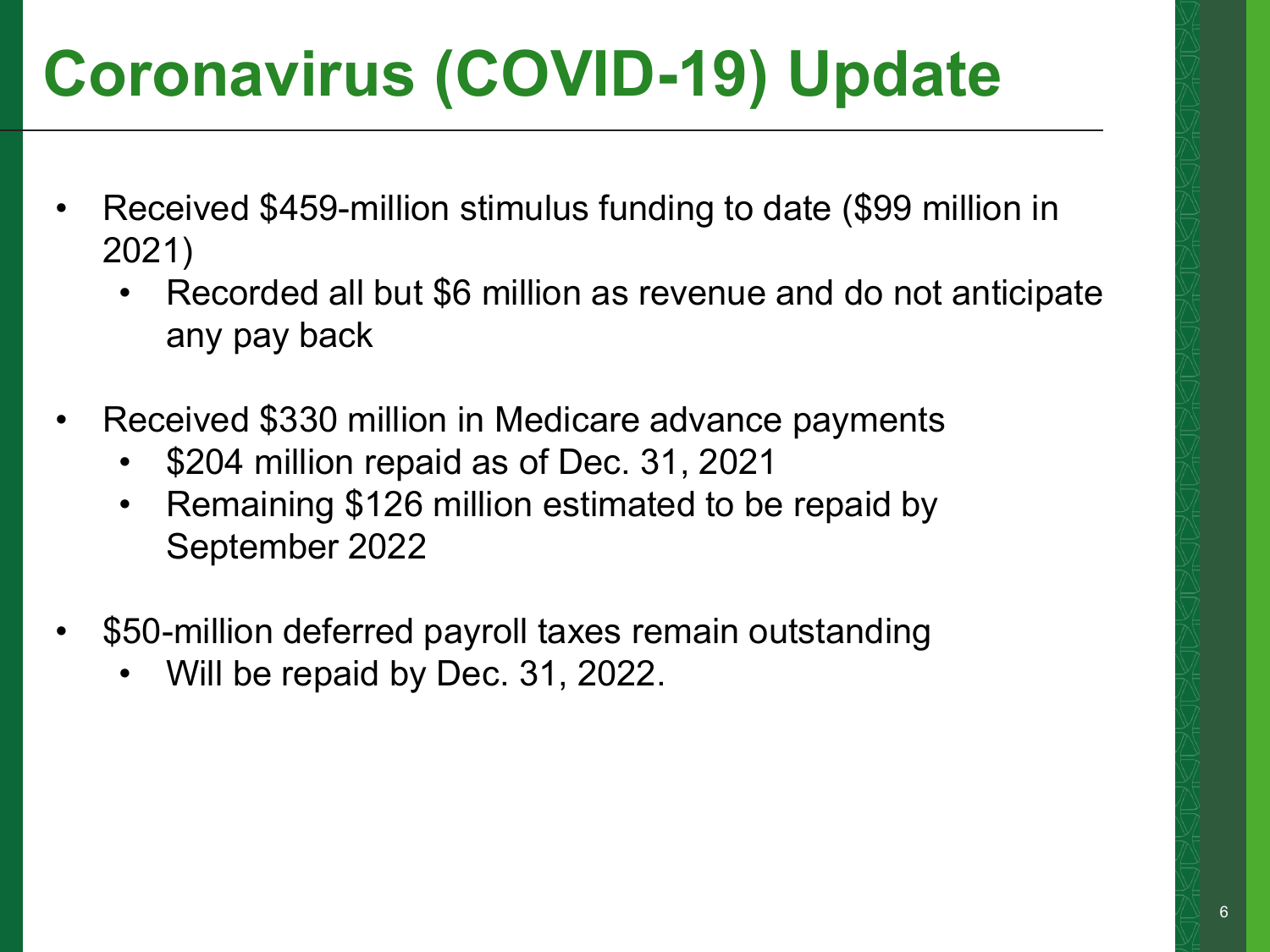## **Paramount Update**

- Closed sale of sale of Paramount Advantage Medicaid contract to Anthem in February 2022
- Includes all 257,000 Medicaid enrollees that Paramount Advantage currently serves
- Guaranteed purchase price of \$50 million plus potential earnout
- Paramount will continue to administer benefits for all existing members through June 30, 2022
- Beginning July 1, 2022, Anthem will provide all aspects of operations relating to the new Ohio Medicaid managed care program
- Post July 1, 2022, Paramount will manage care coordination and be at risk for Anthem members in Northwest Ohio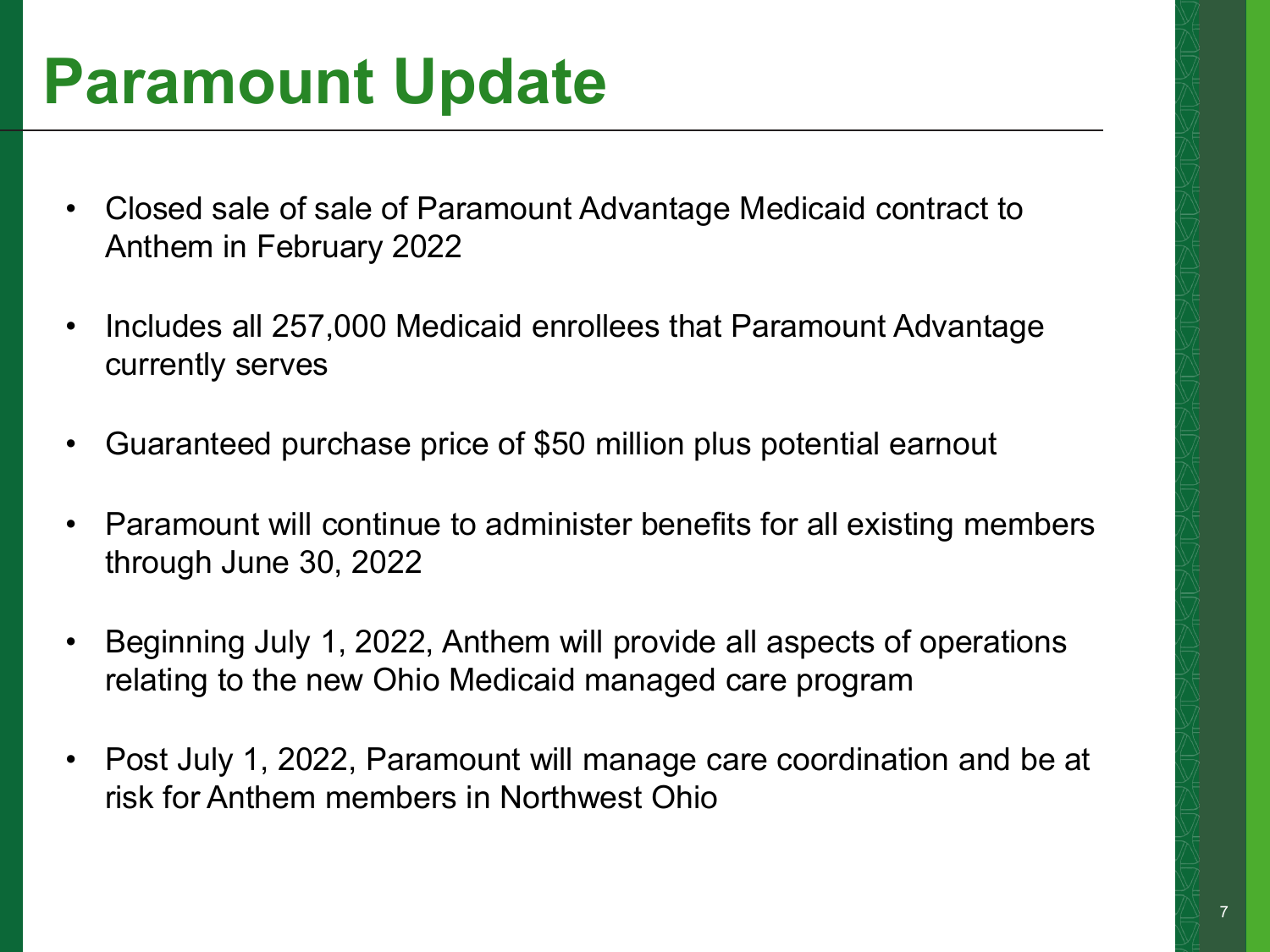## **Senior Care Acquisitions/Divestitures**

### • **Divestitures**

- Divested 21 locations as of Dec. 31, 2021
	- Divested facilities generated losses of approximately \$46 million YTD
	- Anticipate the sale of four additional facilities by end of Quarter 1 2022

### • **Acquisitions**

- Acquired nine high-quality SNF's during Quarter 2
	- Powerback rebranded as ProMedica Total Rehab+
	- All private rooms
	- Facilities expected to generate approximately \$7 million in annual cash flow
- Acquired two ALF/memory care locations during 2021
	- 100% private pay
	- Facilities expected to generate approximately \$1 million in annual cash flow
- Transactions will add approximately \$40 million to the balance sheet
- Continue to monitor portfolio to identify further opportunities to optimize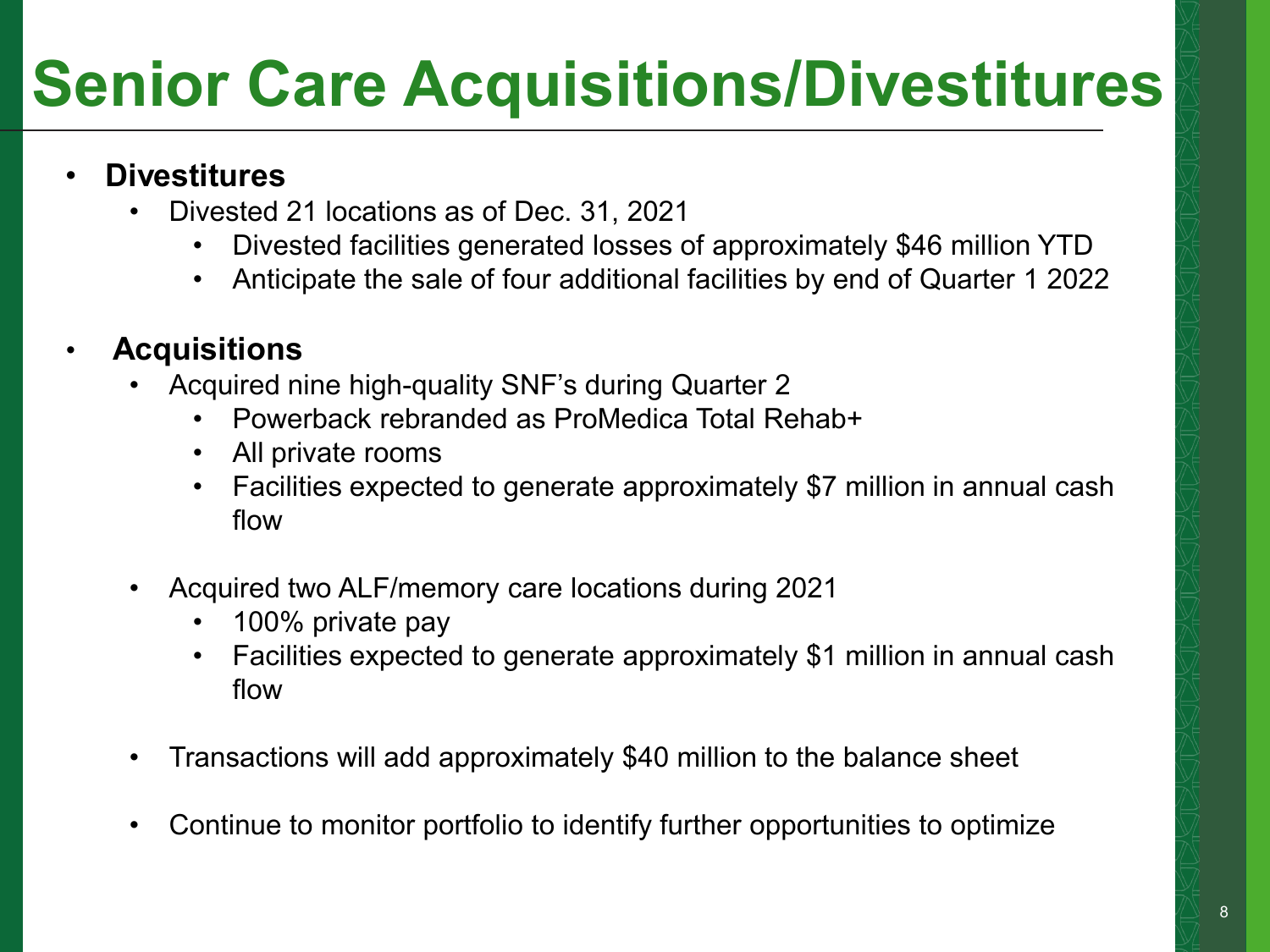## **Strategic Partnerships**

### • **Emory Healthcare**

- New skilled nursing joint venture
- Joint venture will build two new facilities in the metro Atlanta area
- Both facilities are expected to be operational 24 months after receiving regulatory approvals
- ProMedica Senior Care began managing operations of Emory's existing facility effective Sept. 1, 2021

### • **Metro Health**

- Metro Health joint venture agreement signed in October 2020
- Creation of state-of-the-art skilled nursing facility on Metro Health's Brooklyn Medical Center campus
- Facility became operational in Quarter 4 2021
- Other partnering opportunities under discussion
- **Numerous other partnership discussions underway**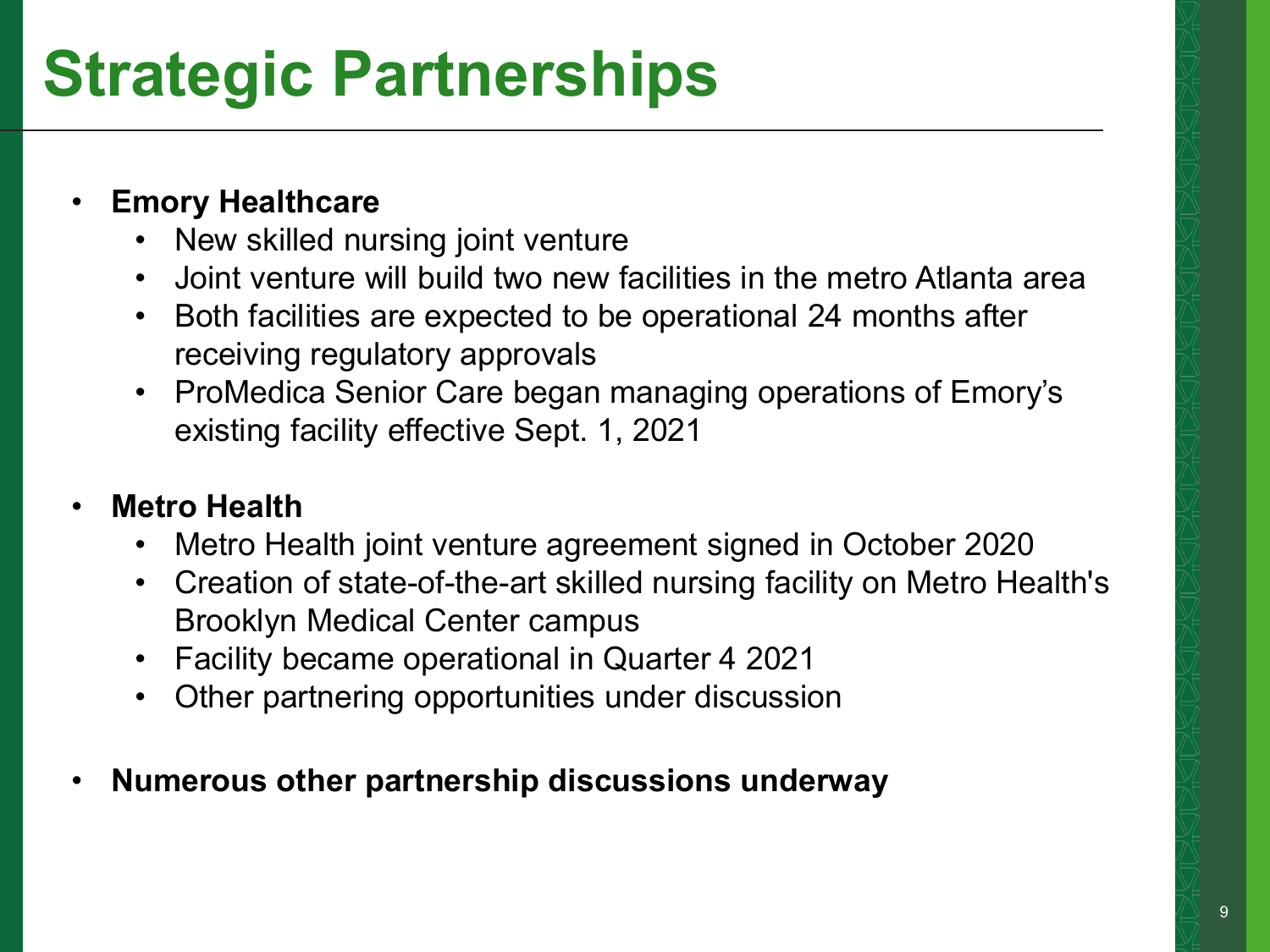## **ProMedica 2025 Driving Efficiencies Across the Organization**

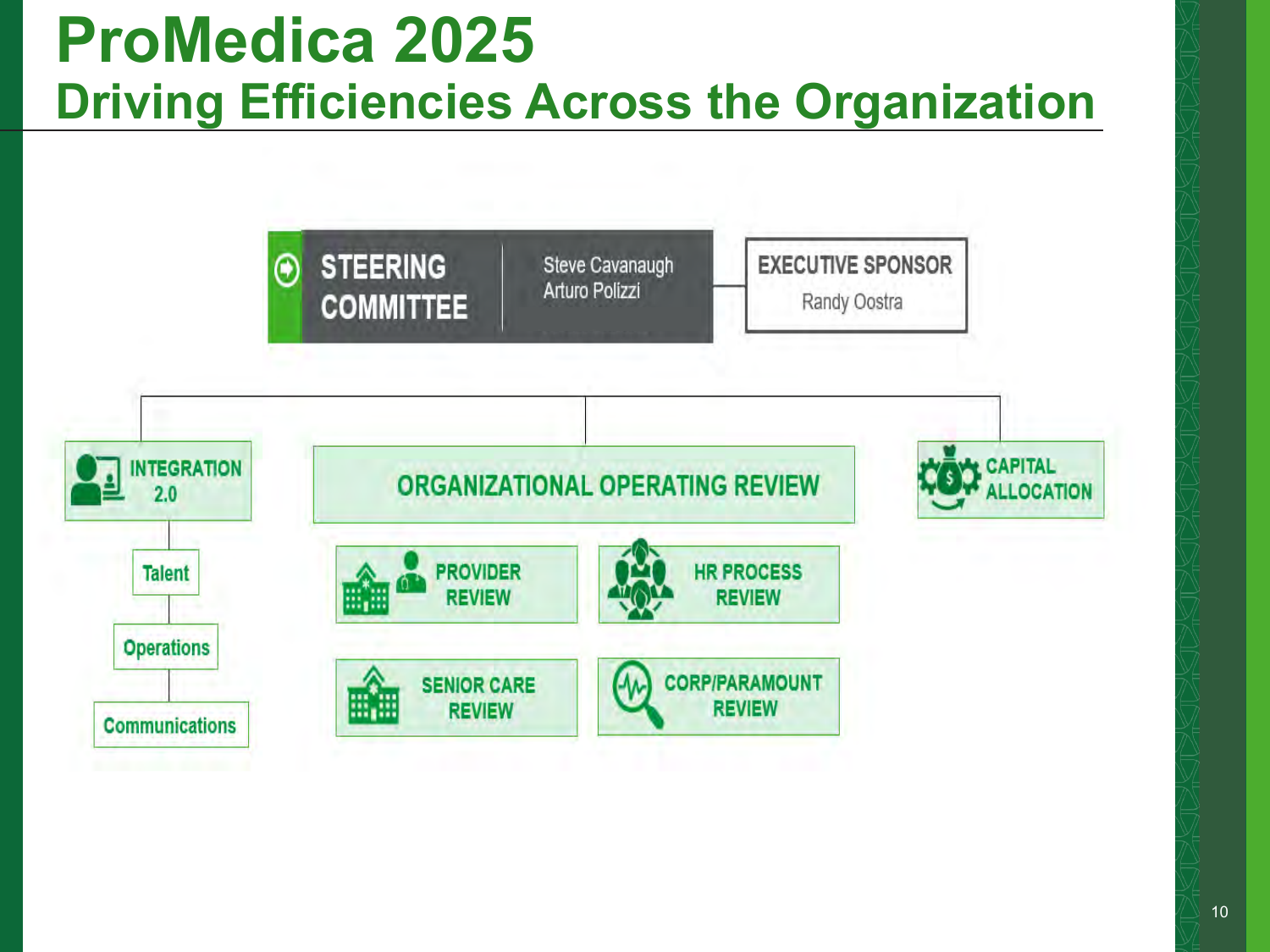

A Membership service, which provides an interactive, convenient, and trusted one-stop guidance point for goods, services, education, and information to support healthy aging and daily living.

- Market Target 55+ age group
- Highly integrated inbound and outbound call-centers
- Interactive Digital Platforms
- Full Marketplace for Goods and **Services**
- ✓ Member2Member Social Forum

#### **AAA CLUBALLIANCE**



#### **Paramount Strategy**

Leverage and augment ProMedica/AAA Health initiative by developing a Medicare Advantage product to sell to AAA members, taking advantage of AAA's strong brand reputation with initial access to more than 6-million members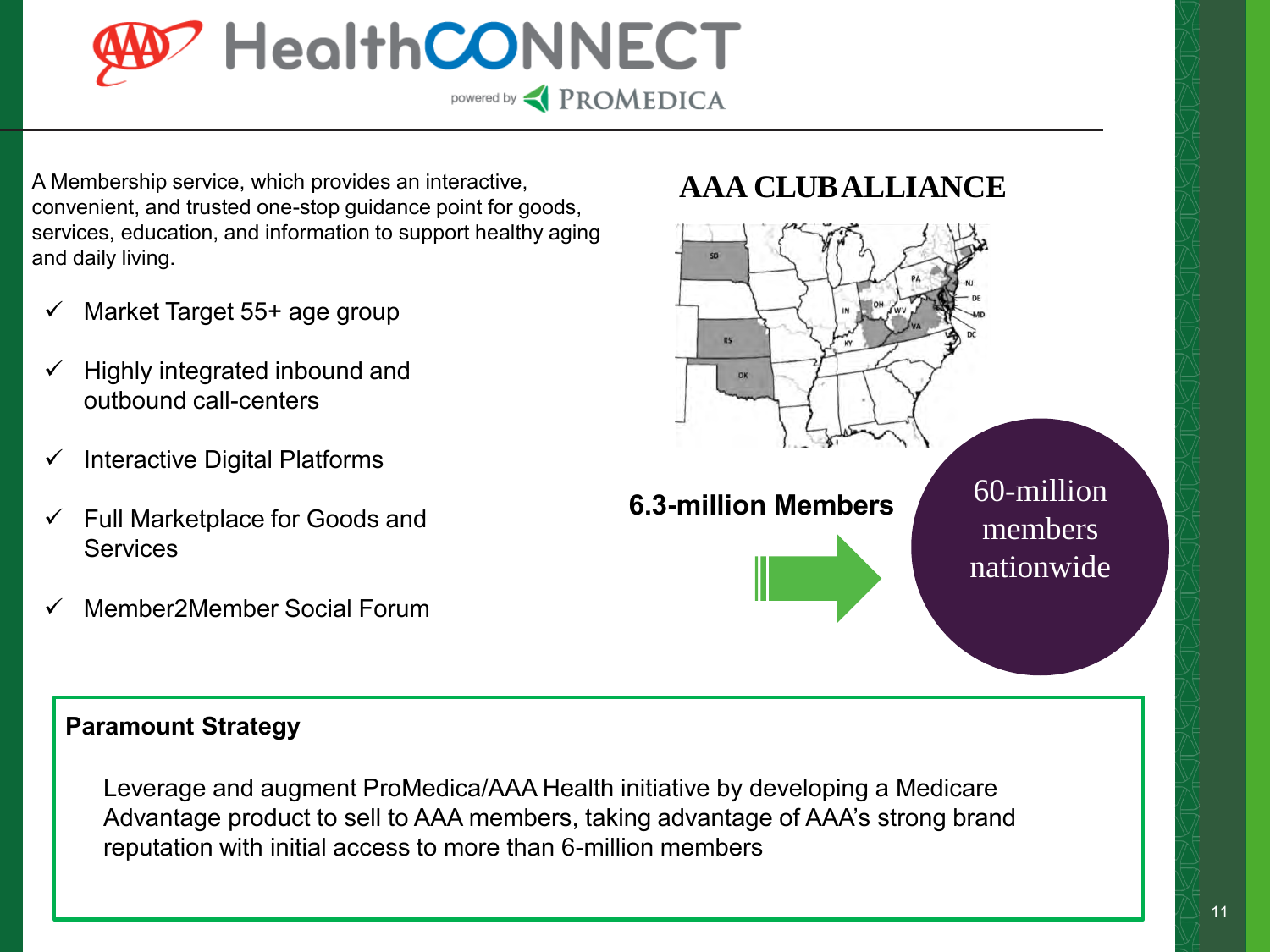## **Investment Diversification & Liquidity**

**Total Cash and Investments:** \$2.3 Billion as of Dec. 31, 2021





#### **Broad Asset Allocation**

- 45% fixed income, 50% equities, and 5% real return
- \$2.1B (88%) unrestricted funds

#### **Liquidity Remains High**

- \$0.8B cash and ST
- 97% liquid  $<$  30 days
- <1% illiquid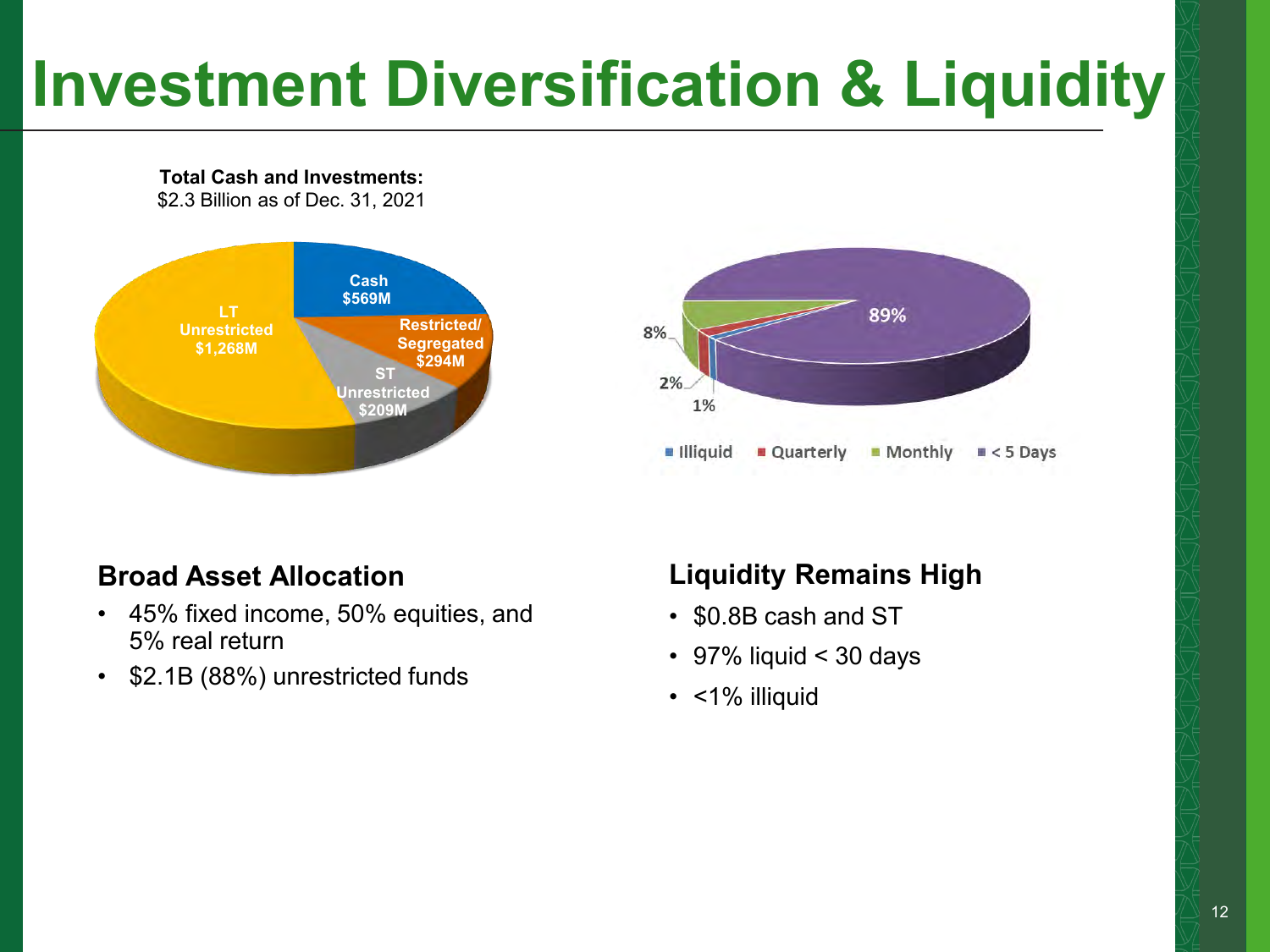### **ProMedica Health System Consolidated Results – Fiscal Year 2021**

| \$ In thousands                          | <b>Year-to-Date December</b> |              |                  |  |  |  |  |
|------------------------------------------|------------------------------|--------------|------------------|--|--|--|--|
|                                          | 2021                         | 2020         | Incr (Decr)      |  |  |  |  |
| <b>Total Operating Revenue</b>           | \$6,928,206                  | \$6,861,265  | 66,941<br>\$     |  |  |  |  |
| <b>Total Expenses</b>                    | 6,875,031                    | 6,580,343    | 294,688          |  |  |  |  |
| <b>EBITDA</b>                            | 53,175                       | 280,922      | (227, 747)       |  |  |  |  |
| Margin                                   | 0.8%                         | 4.1%         | $-3.3%$          |  |  |  |  |
| Depreciation & amortization, impairment  | 189,126                      | 229,704      | (40, 578)        |  |  |  |  |
| Operating (loss) income                  | (135, 951)                   | 51,218       | (187, 169)       |  |  |  |  |
| Margin                                   | $-2.0%$                      | 0.7%         | $-2.7%$          |  |  |  |  |
| Other (loss) income                      | (15, 876)                    | 36,008       | (51, 884)        |  |  |  |  |
| Excess of revenues (under) over expenses | \$<br>(151, 827)             | 87,226<br>\$ | (239, 053)<br>\$ |  |  |  |  |

*Revenue for 2021 includes \$93.0 million of CARES Act and other government stimulus revenue*

*Revenue for 2020 includes \$360.1 million of CARES Act and other government stimulus revenue*

| <b>Other information:</b>                |    |            |    |            |                  |
|------------------------------------------|----|------------|----|------------|------------------|
| <b>Reported EBITDA</b>                   | \$ | 53,175     | S  | 280,922    | \$ (227,747)     |
| plus CVS JV income                       |    | 5,855      |    | 3,518      | 2,337            |
| plus Welltower rent expense              |    | 225,916    |    | 212,655    | 13,261           |
| less Welltower JV income                 |    | (37, 327)  |    | (39, 707)  | 2,380            |
| <b>Total EBITDAR</b>                     | \$ | 247,619    | \$ | 457,388    | (209, 769)<br>S. |
| Margin                                   |    | 3.6%       |    | 6.7%       | $-3.1%$          |
| Welltower cash rent paid                 |    | (177, 559) |    | (181, 461) | 3,902            |
| Welltower JV cash distributions received |    | 69,705     |    | 49,432     | 20,273           |
| <b>Adjusted EBITDA</b>                   | S  | 139,765    | S  | 325,359    | (185, 594)<br>S. |
| Margin                                   |    | 2.0%       |    | 4.7%       | $-2.7%$          |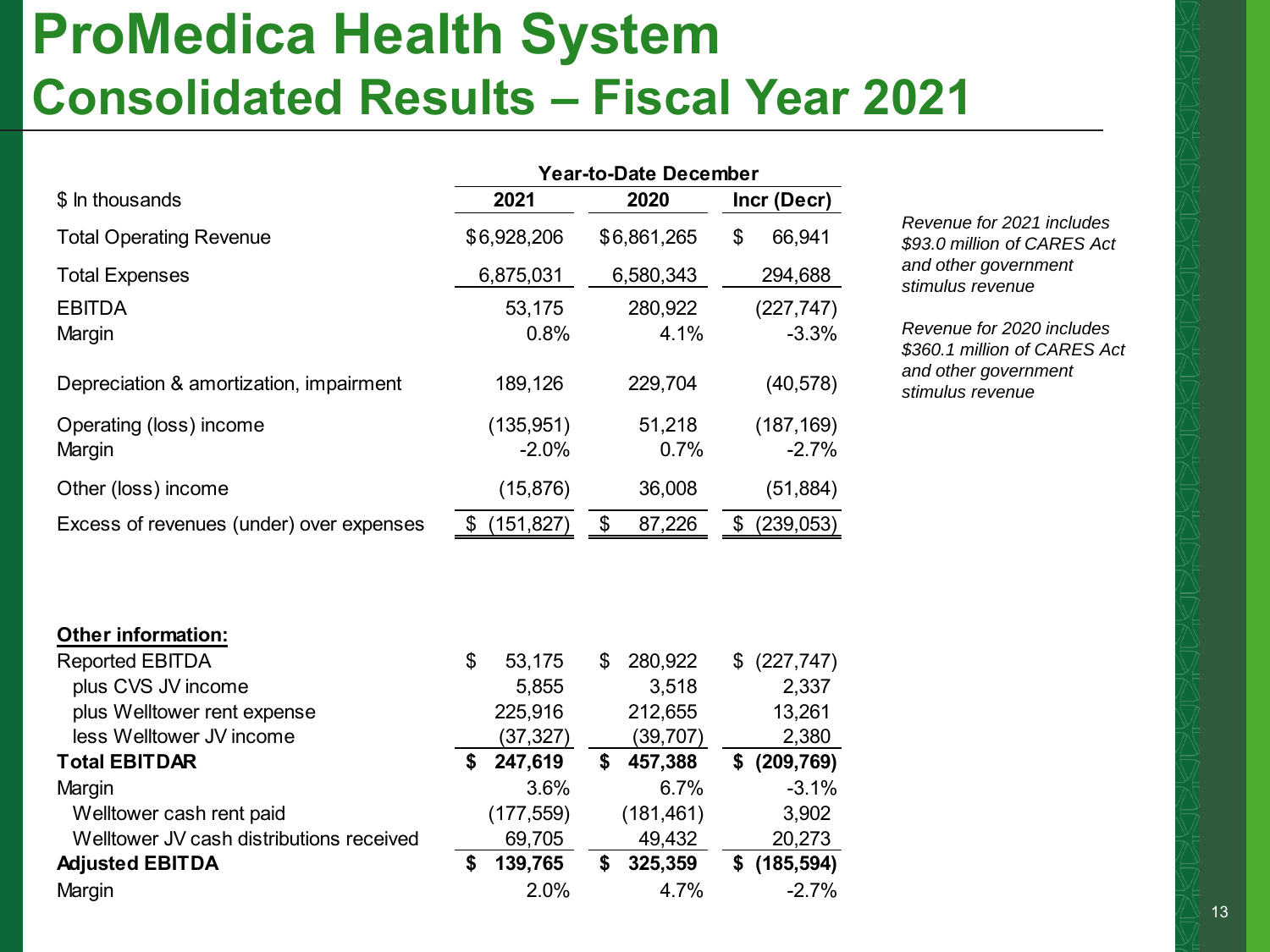### **Business Line Performance Providers Results – Fiscal Year 2021**

| \$ In thousands                          | <b>Year-to-Date December</b> |                |               |  |  |  |  |
|------------------------------------------|------------------------------|----------------|---------------|--|--|--|--|
|                                          | 2021                         | 2020           | Incr (Decr)   |  |  |  |  |
| <b>Total Operating Revenue</b>           | \$2,489,170                  | \$2,173,084    | 316,086<br>\$ |  |  |  |  |
| <b>Total Expenses</b>                    | 2,285,895                    | 2,093,282      | 192,613       |  |  |  |  |
| <b>EBITDA</b>                            | 203,275                      | 79,802         | 123,473       |  |  |  |  |
| Margin                                   | 8.2%                         | 3.7%           | 4.5%          |  |  |  |  |
| Depreciation & amortization, impairment  | 111,099                      | 143,497        | (32, 398)     |  |  |  |  |
| Operating income (loss)                  | 92,176                       | (63, 695)      | 155,871       |  |  |  |  |
| Margin                                   | 3.7%                         | $-2.9%$        | 6.6%          |  |  |  |  |
| Other income                             | 32,553                       | 58,971         | (26, 418)     |  |  |  |  |
| Excess of revenues over (under) expenses | 124,729<br>\$                | \$<br>(4, 724) | 129,453       |  |  |  |  |

*Revenue for 2021 includes \$40.1 million of CARES Act and other government stimulus revenue*

*Revenue for 2020 includes \$123.4 million of CARES Act and other government stimulus revenue*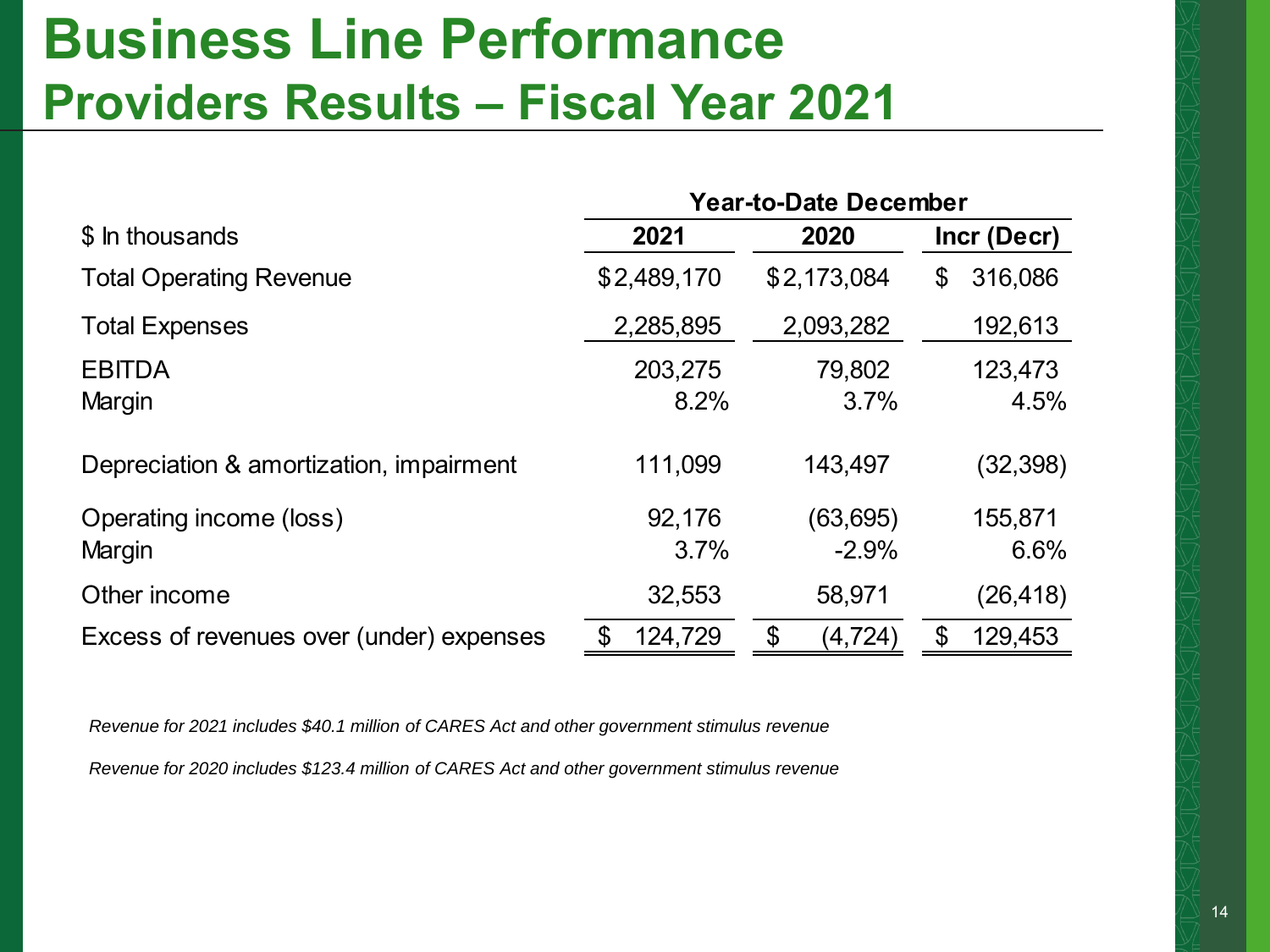## **Business Line Performance Senior Care Results – Fiscal Year 2021**

| \$ In thousands                         | 2021                    | <b>Year-to-Date December</b><br>2020 | Incr (Decr)            |
|-----------------------------------------|-------------------------|--------------------------------------|------------------------|
| <b>Total Operating Revenue</b>          | \$2,751,313             | \$2,973,442                          | (222, 129)<br>\$       |
| <b>Total Expenses</b>                   | 2,985,888               | 2,886,963                            | 98,925                 |
| <b>EBITDA</b><br>Margin                 | (234, 575)<br>$-8.5%$   | 86,479<br>2.9%                       | (321, 054)<br>$-11.4%$ |
| Depreciation & amortization, impairment | 40,680                  | 45,530                               | (4, 850)               |
| Operating (loss) income<br>Margin       | (275, 255)<br>$-10.0\%$ | 40,949<br>$1.4\%$                    | (316, 204)<br>$-11.4%$ |
| Other loss                              | (62, 813)               | (64, 406)                            | 1,593                  |
| Excess of revenues under expenses       | (338,068)               | (23, 457)                            | S<br>(314, 611)        |

*Revenue for 2021 includes \$52.9 million of CARES Act and other government stimulus revenue*

*Revenue for 2020 includes \$236.7 million of CARES Act and other government stimulus revenue*

#### **Other information:**

| <b>Reported EBITDA</b>                   | \$ | (234, 575) | \$ | 86,479     | \$ | (321, 054) |  |
|------------------------------------------|----|------------|----|------------|----|------------|--|
| plus CVS JV income                       |    | 5,855      |    | 3,518      |    | 2,337      |  |
| plus Welltower rent expense              |    | 225,916    |    | 212,655    |    | 13,261     |  |
| less Welltower JV income                 |    | (37, 327)  |    | (39, 707)  |    | 2,380      |  |
| <b>Total EBITDAR</b>                     | \$ | (40,131)   | \$ | 262,945    | S. | (303, 076) |  |
| Margin                                   |    | $-1.5%$    |    | 8.8%       |    | $-10.3%$   |  |
| Welltower cash rent paid                 |    | (177, 559) |    | (181, 461) |    | 3,902      |  |
| Welltower JV cash distributions received |    | 69,705     |    | 49,432     |    | 20,273     |  |
| <b>Adjusted EBITDA</b>                   | S  | (147, 985) | S  | 130,916    | S. | (278, 901) |  |
| Margin                                   |    | $-5.4%$    |    | 4.4%       |    | $-9.8%$    |  |
|                                          |    |            |    |            |    |            |  |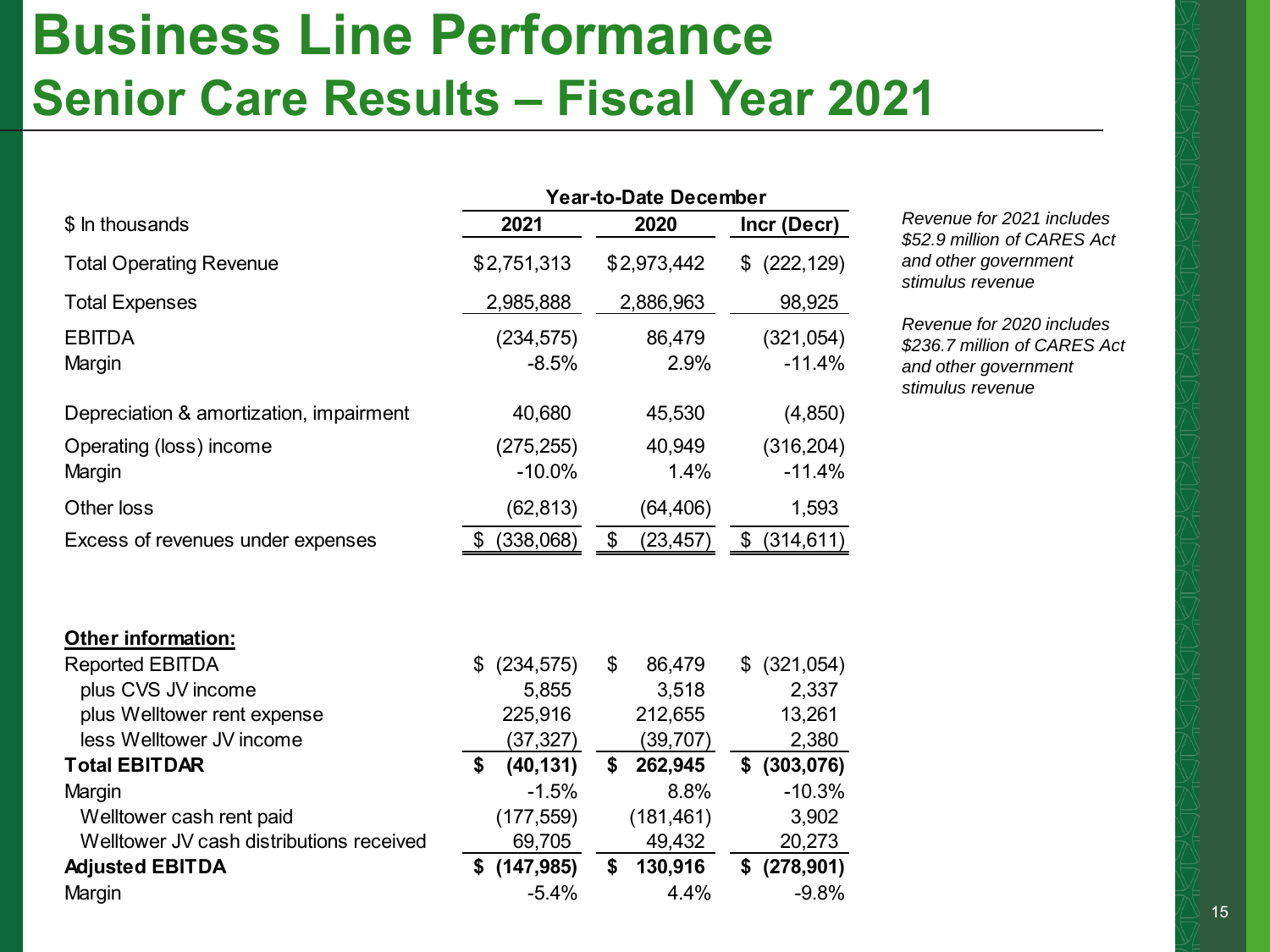## **Business Line Performance Insurance Results – Fiscal Year 2021**

| \$ In thousands                         | <b>Year-to-Date December</b> |                |                |  |  |  |  |
|-----------------------------------------|------------------------------|----------------|----------------|--|--|--|--|
|                                         | 2021                         | 2020           | Incr (Decr)    |  |  |  |  |
| <b>Total Operating Revenue</b>          | \$2,018,314                  | \$1,999,853    | \$<br>18,461   |  |  |  |  |
| <b>Total Expenses</b>                   | 1,918,933                    | 1,911,593      | 7,340          |  |  |  |  |
| <b>EBITDA</b><br>Margin                 | 99,381<br>4.9%               | 88,260<br>4.4% | 11,121<br>0.5% |  |  |  |  |
| Depreciation & amortization, impairment | 5,569                        | 4,655          | 914            |  |  |  |  |
| Operating income<br>Margin              | 93,812<br>4.6%               | 83,605<br>4.2% | 10,207<br>0.5% |  |  |  |  |
| Other (loss) income                     | (2,008)                      | 2,396          | (4, 404)       |  |  |  |  |
| Excess of revenues over expenses        | 91,804<br>\$                 | 86,001<br>\$   | 5,803<br>\$    |  |  |  |  |